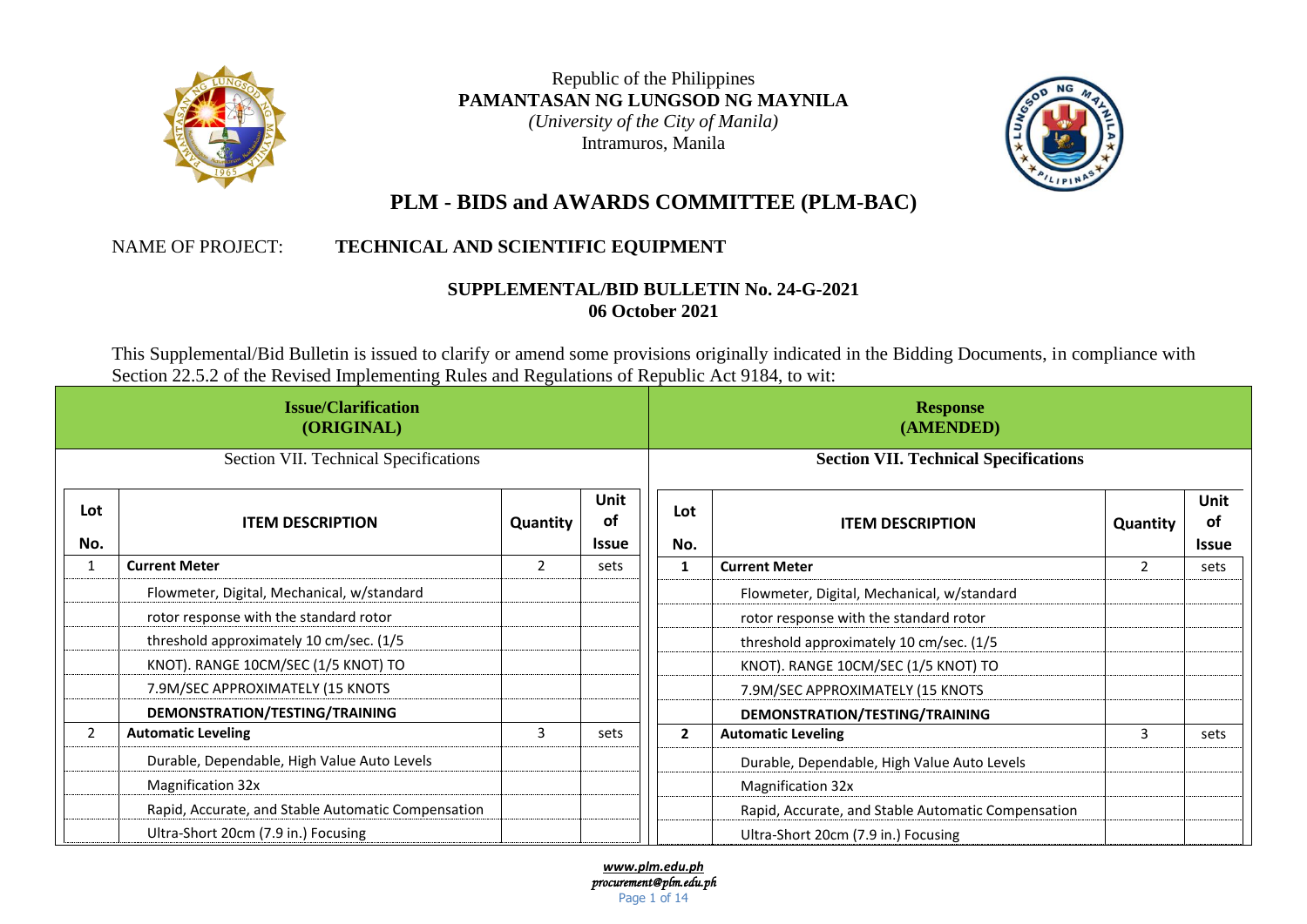|   | All-Weather Dependability                      |   |     |
|---|------------------------------------------------|---|-----|
|   | Clampless, Endless Fine Horizontal Adjustments |   |     |
|   | DEMONSTRATION/TESTING/TRAINING                 |   |     |
| 3 | <b>Reynolds Apparatus</b>                      | 1 | set |
|   | <b>TECHNICAL DATA:</b>                         |   |     |
|   | Test Pipe: 15.6 mm (ID) x 700mm (L)            |   |     |
|   | Dye reservoir: 500 ml                          |   |     |
|   | Measuring cup: 2 L                             |   |     |
|   | DEMONSTRATION/TESTING/TRAINING                 |   |     |
| 4 | Venturimeter                                   | 1 | set |
|   | TECHNICAL DATA: .                              |   |     |
|   | Diameters: 28 mm inlet.                        |   |     |
|   | Taper: Upstream 21°                            |   |     |
|   | Downstream 10°.                                |   |     |
|   | Water manometer: 8 tubes.                      |   |     |
|   | Total head probe : 1 ea                        |   |     |
|   | DEMONSTRATION/TESTING/TRAINING                 |   |     |
| 5 | <b>Motorized Pump</b>                          | 1 | set |
|   | <b>SPECIFICATIONS</b>                          |   |     |
|   | i) Sump Tank                                   |   |     |
|   | Material: Fiberglass                           |   |     |
|   | Capacity: 120-L                                |   |     |
|   | ii) Volumetric Tank                            |   |     |
|   | Material: Fiberglass                           |   |     |
|   | Capacity: 85-L                                 |   |     |
|   | iii) Deliver Pump                              |   |     |
|   | Type: Centrifugal pump                         |   |     |
|   | Material: Stainless Steel                      |   |     |
|   | Capacity: 0 to 80 LPM                          |   |     |
|   | Power: 0.55 kW                                 |   |     |
|   | Head: 22 meters                                |   |     |
|   | DEMONSTRATION/TESTING/TRAINING                 |   |     |

|   | All-Weather Dependability                      |              |     |
|---|------------------------------------------------|--------------|-----|
|   | Clampless, Endless Fine Horizontal Adjustments |              |     |
|   | DEMONSTRATION/TESTING/TRAINING                 |              |     |
| 3 |                                                |              |     |
| a | <b>Reynolds Apparatus</b>                      | 1            | set |
|   | <b>TECHNICAL DATA:</b>                         |              |     |
|   | Test Pipe: 15.6 mm (ID) x 700mm (L)            |              |     |
|   | Dye reservoir: 500 ml                          |              |     |
|   | Measuring cup: 2 L                             |              |     |
|   | DEMONSTRATION/TESTING/TRAINING                 |              |     |
| b | Venturimeter                                   | $\mathbf{1}$ | set |
|   | TECHNICAL DATA: .                              |              |     |
|   | Diameters: 28 mm inlet.                        |              |     |
|   | Taper: Upstream 21°                            |              |     |
|   | Downstream 10°.                                |              |     |
|   | Water manometer: 8 tubes.                      |              |     |
|   | Total head probe : 1 ea                        |              |     |
|   | DEMONSTRATION/TESTING/TRAINING                 |              |     |
| C | <b>Motorized Pump</b>                          | $\mathbf{1}$ | set |
|   | <b>SPECIFICATIONS</b>                          |              |     |
|   | i) Sump Tank                                   |              |     |
|   | Material: Fiberglass                           |              |     |
|   | Capacity: 120-L                                |              |     |
|   | ii) Volumetric Tank                            |              |     |
|   | Material: Fiberglass                           |              |     |
|   | Capacity: 85-L                                 |              |     |
|   | iii) Deliver Pump                              |              |     |
|   | Type: Centrifugal pump                         |              |     |
|   | Material: Stainless Steel                      |              |     |
|   | Capacity: 0 to 80 LPM                          |              |     |
|   | Power: 0.55 kW                                 |              |     |
|   | Head: 22 meters                                |              |     |
|   | DEMONSTRATION/TESTING/TRAINING                 |              |     |

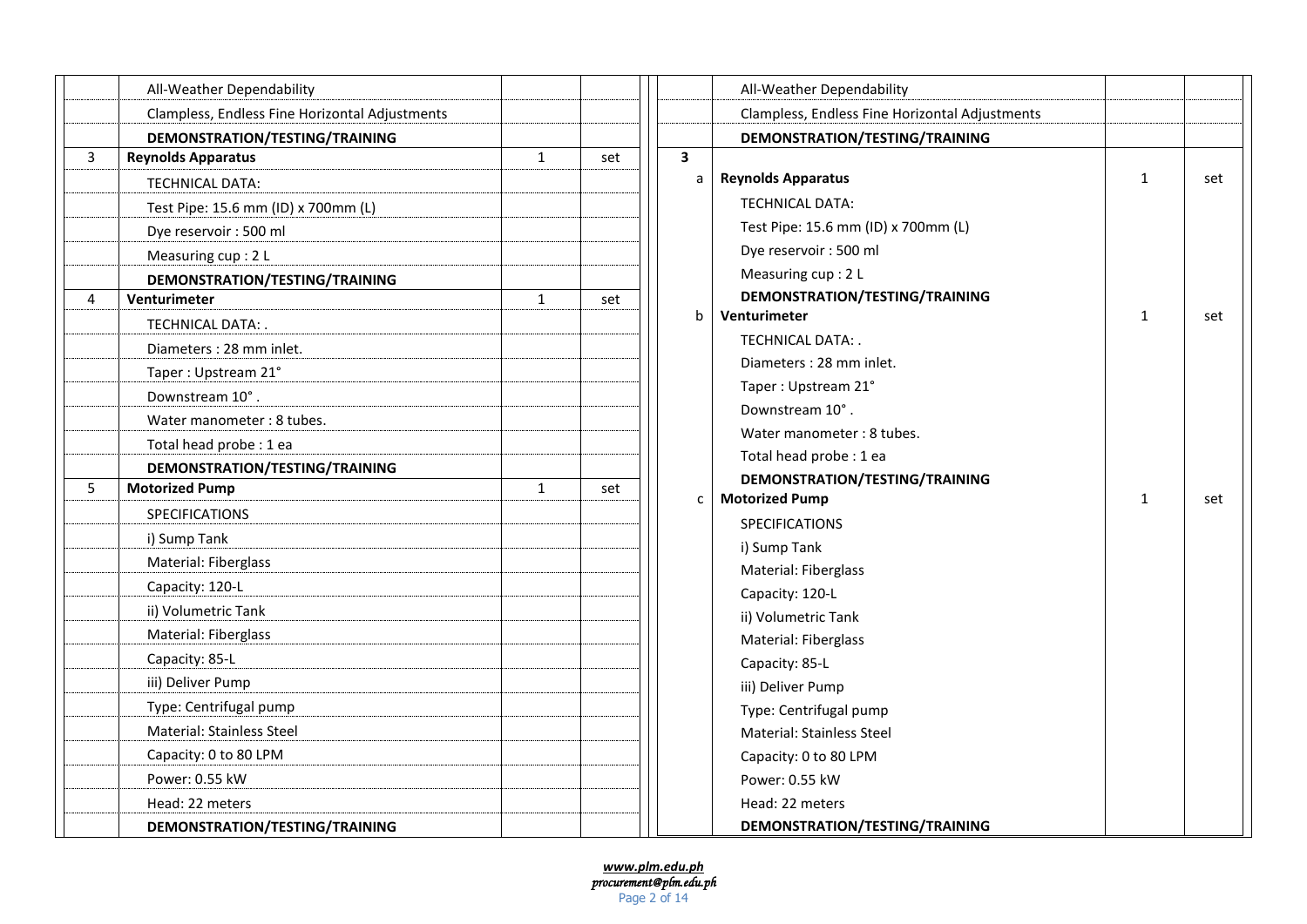| 6 | 1 Bagger Concrete Mixer                                      | $\mathbf{1}$ | unit | 4 | 1 Bagger Concrete Mixer                                      | $\mathbf{1}$ | unit |
|---|--------------------------------------------------------------|--------------|------|---|--------------------------------------------------------------|--------------|------|
|   | Portable                                                     |              |      |   | Portable                                                     |              |      |
|   | Electric                                                     |              |      |   | Electric                                                     |              |      |
|   | DEMONSTRATION/TESTING/TRAINING                               |              |      |   | DEMONSTRATION/TESTING/TRAINING                               |              |      |
| 7 | Evaporator                                                   | $\mathbf{1}$ | set  | 5 | Evaporator                                                   | $\mathbf{1}$ | set  |
|   | Heater                                                       |              |      |   | Heater                                                       |              |      |
|   | power rating: 2kW                                            |              |      |   | power rating: 2kW                                            |              |      |
|   | temperature range: 580°C                                     |              |      |   | temperature range: 580°C                                     |              |      |
|   | Heating and cooling medium: water pump                       |              |      |   | Heating and cooling medium: water pump                       |              |      |
|   | 3 stages                                                     |              |      |   | 3 stages                                                     |              |      |
|   | max. flow rate: 1,9m3/h                                      |              |      |   | max. flow rate: 1,9m3/h                                      |              |      |
|   | max. head: 1,5m                                              |              |      |   | max. head: 1,5m                                              |              |      |
|   | power consumption: 58W                                       |              |      |   | power consumption: 58W                                       |              |      |
|   | Tube evaporator                                              |              |      |   | Tube evaporator                                              |              |      |
|   | length: 1050mm                                               |              |      |   | length: 1050mm                                               |              |      |
|   | inner diameter: 16mm                                         |              |      |   | inner diameter: 16mm                                         |              |      |
|   | outer diameter: 24mm                                         |              |      |   | outer diameter: 24mm                                         |              |      |
|   | Condenser: coiled tube made of copper Refrigerant            |              |      |   | Condenser: coiled tube made of copper Refrigerant            |              |      |
|   | Refrigerant                                                  |              |      |   | Refrigerant                                                  |              |      |
|   | <b>GWP: 1</b>                                                |              |      |   | <b>GWP: 1</b>                                                |              |      |
|   | filling volume: 1,2kg                                        |              |      |   | filling volume: 1,2kg                                        |              |      |
|   | CO2-equivalent: 0t                                           |              |      |   | CO2-equivalent: 0t                                           |              |      |
|   | <b>Measuring ranges</b>                                      |              |      |   | Measuring ranges                                             |              |      |
|   | pressure: -11,5bar rel.                                      |              |      |   | pressure: -11,5bar rel.                                      |              |      |
|   | temperature: 0100°C                                          |              |      |   | temperature: 0100°C                                          |              |      |
|   | 230V, 50Hz, 1 phase                                          |              |      |   | 230V, 50Hz, 1 phase                                          |              |      |
|   | 230V, 60Hz, 1 phase                                          |              |      |   | 230V, 60Hz, 1 phase                                          |              |      |
|   | 120V, 60Hz, 1 phase                                          |              |      |   | 120V, 60Hz, 1 phase                                          |              |      |
|   | UL/CSA optional                                              |              |      |   | UL/CSA optional                                              |              |      |
|   | LxWxH: 1250x800x1970mm                                       |              |      |   | LxWxH: 1250x800x1970mm                                       |              |      |
|   | Weight: approx. 170kg                                        |              |      |   | Weight: approx. 170kg                                        |              |      |
|   | water connection (min. 320L/h, water temperature max. 16°C), |              |      |   | water connection (min. 320L/h, water temperature max. 16°C), |              |      |

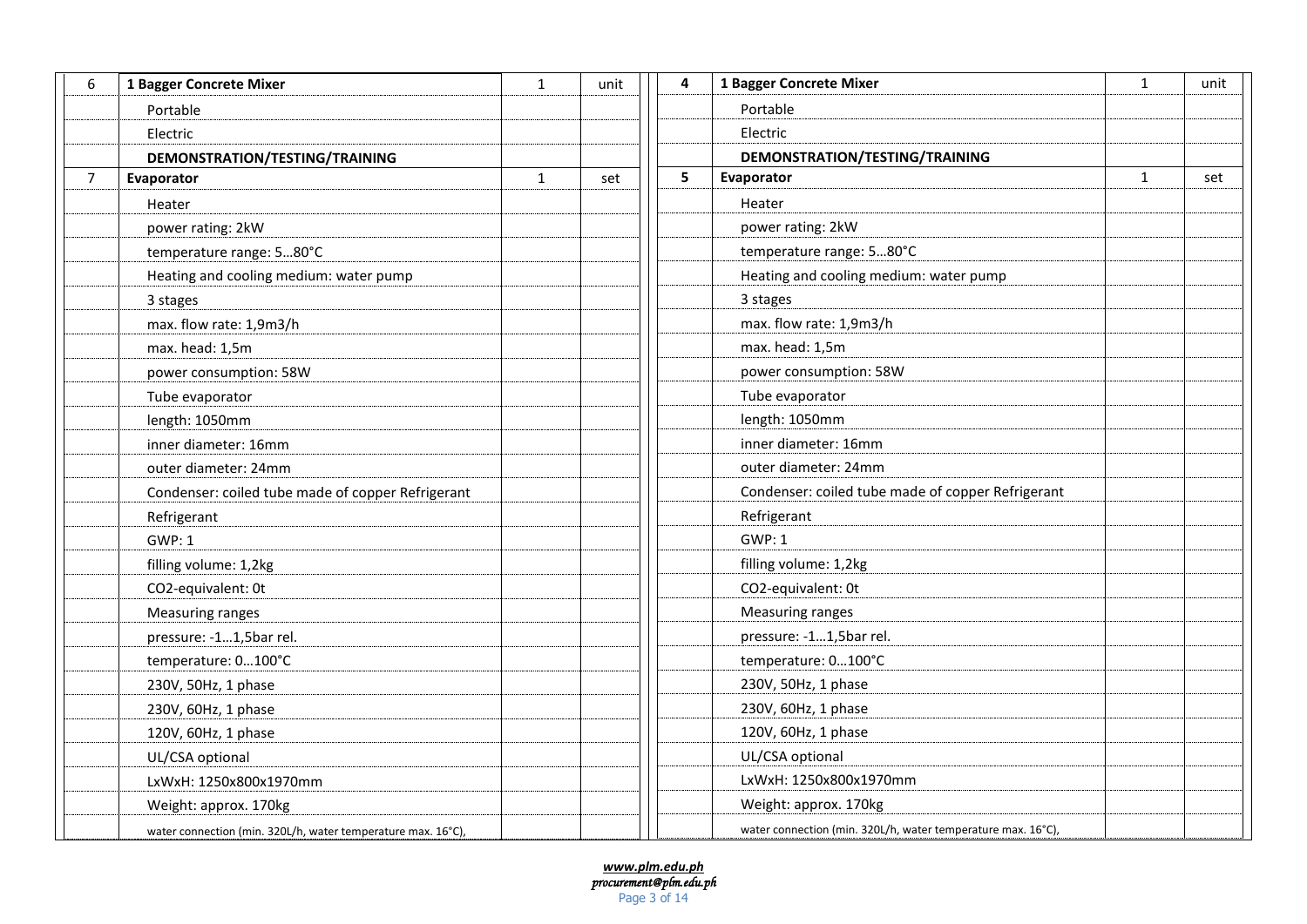|    | DEMONSTRATION/TESTING/TRAINING                             |              |      |                | DEMONSTRATION/TESTING/TRAINING                                          |              |     |
|----|------------------------------------------------------------|--------------|------|----------------|-------------------------------------------------------------------------|--------------|-----|
| 8  | <b>Hot Plate with Magnetic Stirrer</b>                     | $\mathbf{1}$ | set  | 6              | <b>Hot Plate with Magnetic Stirrer</b>                                  | $\mathbf{1}$ | set |
|    | Work Plate Size: 184x184mm (7 inch)                        |              |      |                | Work Plate Size: 184x184mm (7 inch)                                     |              |     |
|    | Work Plate Material : Glass ceramic                        |              |      |                | Work Plate Material: Glass ceramic                                      |              |     |
|    | Max. Stirring Capacity: 20 L                               |              |      |                | Max. Stirring Capacity: 20 L                                            |              |     |
|    | Motor Input: 18W                                           |              |      |                | Motor Input: 18W                                                        |              |     |
|    | Motor Output: 10W                                          |              |      |                | Motor Output: 10W                                                       |              |     |
|    | Speed Range: 100 - 1500 rpm                                |              |      |                | Speed Range: 100 -1500 rpm                                              |              |     |
|    | Speed Display: LCD                                         |              |      |                | Speed Display: LCD                                                      |              |     |
|    | Speed Display Accuracy : + 1 rpm                           |              |      |                | Speed Display Accuracy : +_1 rpm                                        |              |     |
|    | Heating Output: 1000W                                      |              |      |                | Heating Output: 1000W                                                   |              |     |
|    | Overheating protection : 580 deg. Celsius                  |              |      |                | Overheating protection : 580 deg. Celsius                               |              |     |
|    | Protection Type: IP21                                      |              |      |                | Protection Type: IP21                                                   |              |     |
|    | Power Consumption: 1050 W                                  |              |      |                | Power Consumption: 1050 W                                               |              |     |
|    | Power supply Ac 220V+ 10%, 60 HZ                           |              |      |                | Power supply Ac 220V+ 10%, 60 HZ                                        |              |     |
|    | External Size (WxDx H) : 215 x360x112mm                    |              |      |                | External Size (WxDx H) : 215 x360x112mm                                 |              |     |
|    | Gross Weight: 6.5 kg                                       |              |      |                | Gross Weight: 6.5 kg                                                    |              |     |
| 9  | Oxygen/Acetelene tank with gas & transporter trolley       | $\mathbf{1}$ | set  | $\overline{7}$ | Oxygen/Acetelene tank with gas & transporter trolley                    | $\mathbf{1}$ | set |
| 10 | <b>PLC Training Equipment System</b>                       | $\mathbf{1}$ | set  |                | oxygen tank - 1800 psi                                                  |              |     |
|    | Multi-technology, Multi-Laboratory, Engineering Design and |              |      |                | acetylene tank - 250 psi                                                |              |     |
|    | <b>Simulation Software</b>                                 |              |      |                | with trolley                                                            |              |     |
|    | Single License Dongle                                      |              |      | 8              | <b>Pneumatic - Electro - Pneumatic PLC Training Equipment</b>           | $\mathbf{1}$ | set |
|    | Laptop w/ LAN Port                                         |              |      |                | System                                                                  |              |     |
|    | DEMONSTRATION/TESTING/TRAINING                             |              |      |                | Programmable Logic Controller Trainer                                   |              |     |
| 11 | Microcontrollers (Embedded System)                         | $2^{\circ}$  | sets |                | <b>Main technical Parameters:</b>                                       |              |     |
|    | SPECIFICATION                                              |              |      |                | - Power supply: Single-phase AC 220V 60 Hz;                             |              |     |
|    | 1. PIC16F887 chip x 1                                      |              |      |                | - Safety Protections: grounded, lead protection, safety                 |              |     |
|    | (1) 40 pins (35 input/output pins)                         |              |      |                | in accordance with related GB standards; insulated<br>cables and wires. |              |     |
|    | (2) 368 bytes RAM memory                                   |              |      |                | <b>SIMULATION MODULES:</b>                                              |              |     |
|    | (3) Nano Watt Technology                                   |              |      |                | 1. Automatic feeder static module                                       |              |     |
|    | (4) (4) 10-Bit Analog-to-Digital (A/D) Converter           |              |      |                | Dimension (mm): 300x285x60                                              |              |     |
|    | (5) Operating Frequency (0~20MHz)                          |              |      |                |                                                                         |              |     |

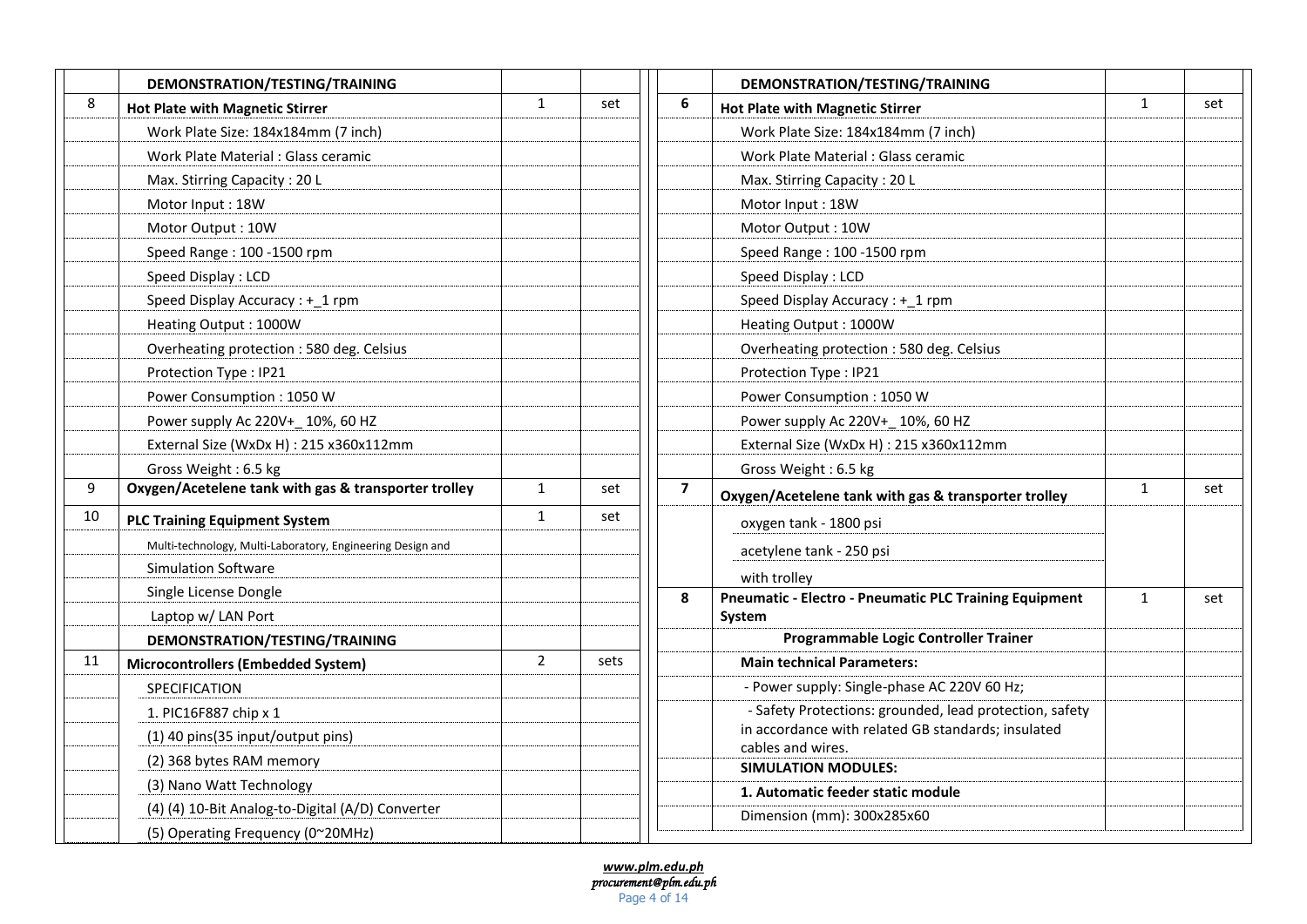| 2. UART to USB Interface x 1                      |  |  |
|---------------------------------------------------|--|--|
| 3. EEPROM 64Kbits x 1                             |  |  |
| 4. 20 x 2 character LCD x 1                       |  |  |
| 5. 4-digit 7-segment display x 1                  |  |  |
| 6. Capacitive sensing button x 1                  |  |  |
| 7. LED x 11                                       |  |  |
| 8.8 x 8 multicolor dot matrix LED display x 1     |  |  |
| 9. Buzzer and status LED x 1                      |  |  |
| 10. 5K variable resistor x 1                      |  |  |
| 11. AD590 temperature sensor x 1                  |  |  |
| 12. Stepping motor and status LED 7.5 degrees x 1 |  |  |
| 13. 10 x 2 extend socket x 2                      |  |  |
| 14. Slide switch x 8                              |  |  |
| 15.4 x 4 matrix keypad x 1                        |  |  |
| 16. Built-in power supply:                        |  |  |
| Input: 100~240VAC, 50/60Hz, 0.65A                 |  |  |
| Output: 12V/1.2A, 5V/2.1A, 3.3V/1A                |  |  |
| Laptop                                            |  |  |
| DEMONSTRATION/TESTING/TRAINING                    |  |  |

| 9 LED                                                              |  |
|--------------------------------------------------------------------|--|
| 2 Toggle Switch                                                    |  |
| 11 Terminals; 2 input, 7 output                                    |  |
| Enclosure Material: PVC board with 5mm thickness and               |  |
| 2 carrying handles                                                 |  |
| 2. Water level automatic control static module                     |  |
| Dimension (mm): 300x285x60                                         |  |
| 6LED                                                               |  |
| 4 Toggle Switch                                                    |  |
| 8 Terminal; 4 input, 2 output                                      |  |
| Enclosure Material: PVC board with 5mm thickness and               |  |
| 2 carrying handles                                                 |  |
| 3. Automatic and manual control of traffic lights static<br>module |  |
| Dimension (mm): 300x285x60                                         |  |
| <b>12 LED</b>                                                      |  |
| 3 Toggle Switch                                                    |  |
| 11 Terminal; 3 Input, 6 output                                     |  |
| Enclosure Material: PVC board with 5mm thickness and               |  |
| 2 carrying handles                                                 |  |
| 4. Automatic washing machine static module                         |  |
| Dimension (mm): 300x285x60                                         |  |
| 8 LED                                                              |  |
| 5 Push Buttons                                                     |  |
| 13 Terminals; 5 Input 6 Output                                     |  |
| Enclosure Material: PVC board with 5mm thickness and               |  |
| 2 carrying handles                                                 |  |
| 5. Motor control static module                                     |  |
| Dimension (mm): 300x285x60                                         |  |
| 4 LED                                                              |  |
| 2 Toggle Switch                                                    |  |
| 9 Terminals; 3 Input, 4 Output                                     |  |
|                                                                    |  |

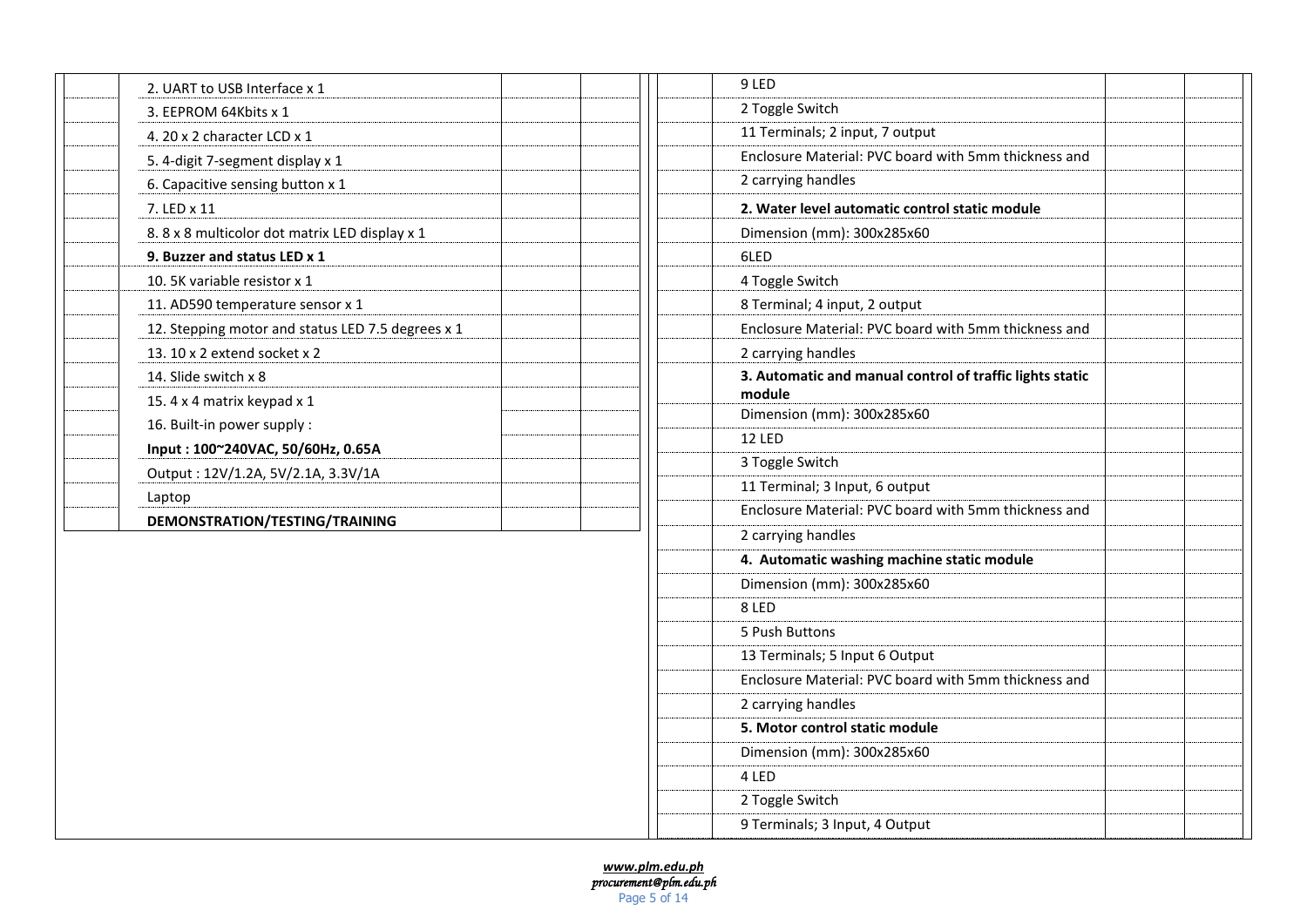| 3 Safety Fuse                                        |  |
|------------------------------------------------------|--|
| Enclosure Material: PVC board with 5mm thickness and |  |
| 2 carrying handles                                   |  |
| 6. Automatic blending of liquids static module       |  |
| Dimension (mm): 300x285x60                           |  |
| <b>11 LED</b>                                        |  |
| 3 Toggle Switch                                      |  |
| 6 Terminals                                          |  |
| Enclosure Material: PVC board with 5mm thickness and |  |
| 2 carrying handles                                   |  |
| 7. Static Stepper motor control module               |  |
| Dimension (mm): 300x285x60                           |  |
| 2 Toggle Switch                                      |  |
| 1 Momentary switch                                   |  |
| 4 detent Switch                                      |  |
| 13 Terminals; 7 Input, 4 Output                      |  |
| Enclosure Material: PVC board with 5mm thickness and |  |
| 2 carrying handles                                   |  |
| 8. Automatic forming machine static module           |  |
| Dimension (mm): 300x285x60                           |  |
| <b>10 LED</b>                                        |  |
| 6 Toggle Switch                                      |  |
| 12 terminals; 6 Input, 4 output                      |  |
| Enclosure Material: PVC board with 5mm thickness     |  |
| and 2 carrying handles                               |  |
| 9. Automatic steel roller static module              |  |
| Dimension (mm): 300x285x60                           |  |
| <b>10 LED</b>                                        |  |
| 2 Toggle Switch                                      |  |
| 11 terminals; 2 inputs, 4 output                     |  |
| Enclosure Material: PVC board with 5mm thickness and |  |
| 2 carrying handles                                   |  |

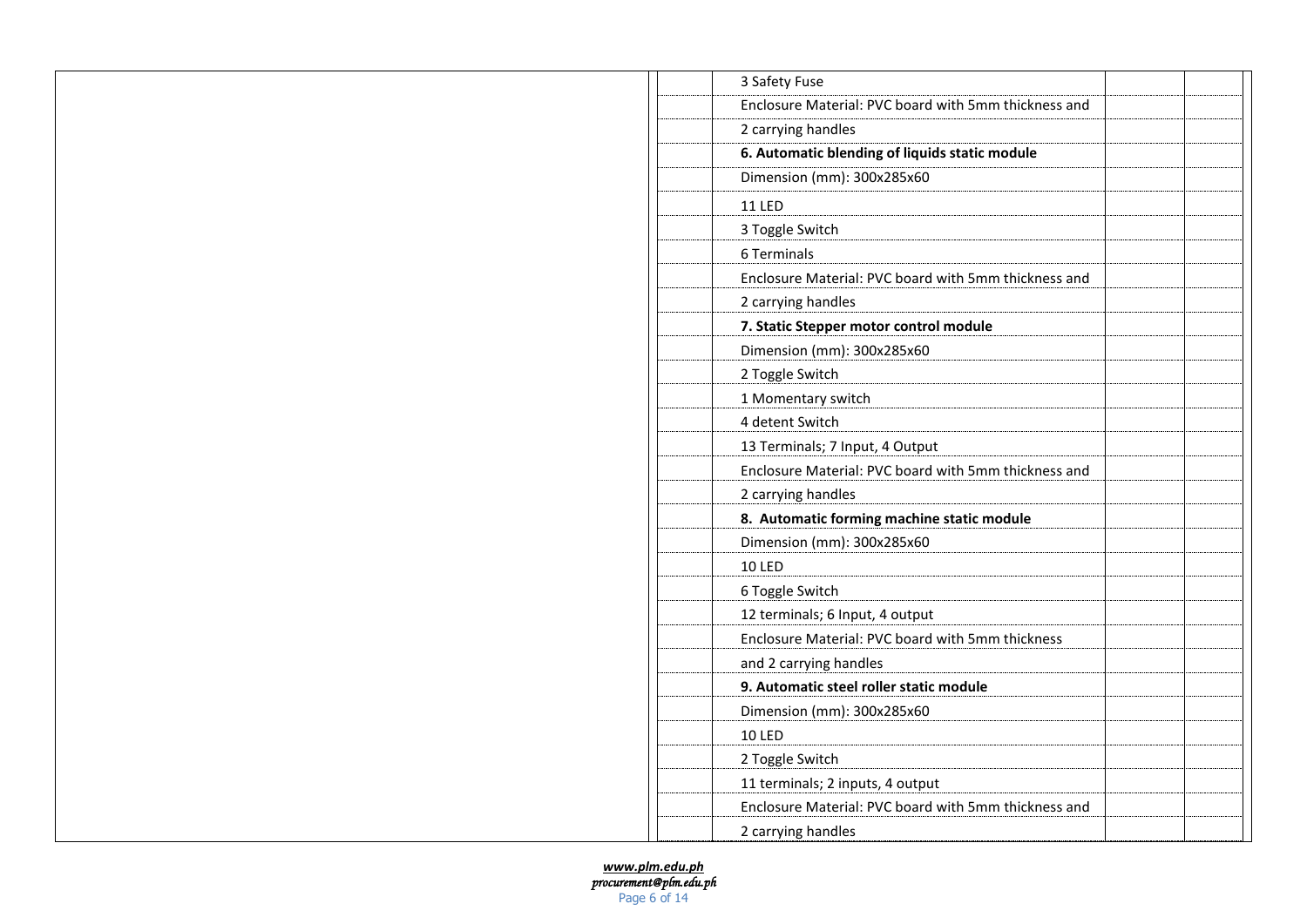| 10. Mails allocation static module                   |  |
|------------------------------------------------------|--|
| Dimension (mm): 300x285x60                           |  |
| <b>12 LED</b>                                        |  |
| 1 Toggle Switch                                      |  |
| 11 Terminal; 2 input, 7 output                       |  |
| Enclosure Material: PVC board with 5mm thickness and |  |
| 2 carrying handles                                   |  |
| 11. Control of tower lights static module            |  |
| Dimension (mm): 300x285x60                           |  |
| 9 LED                                                |  |
| 7 Segment                                            |  |
| 18 Terminal; 17 output                               |  |
| Enclosure Material: PVC board with 5mm thickness and |  |
| 2 carrying handles                                   |  |
| 12. Four-layer elevator dynamic module               |  |
| Dimension (mm): 300x285x60                           |  |
| <b>14 LED</b>                                        |  |
| 32 Terminal; 14 Input, 16 output                     |  |
| Enclosure Material: PVC board with 5mm thickness and |  |
| 2 carrying handles                                   |  |
| 13. Electric plating production line dynamic module  |  |
| Dimension (mm): 300x285x60                           |  |
| 18 Terminal; 12 input, 14 output                     |  |
| Enclosure Material: PVC board with 5mm thickness     |  |
| and 2 carrying handles                               |  |
| <b>OTHER MATERIALS AND COMPONENTS:</b>               |  |
| • Training bench (1 set)                             |  |
| • Communication cable                                |  |
| • Power supply control panel (1 set)                 |  |
| - Timer and alarm recorder indicator                 |  |
| - Selector switch, buzzer, and relay unit            |  |
| - Voltage meter: 0 - 30V                             |  |
|                                                      |  |

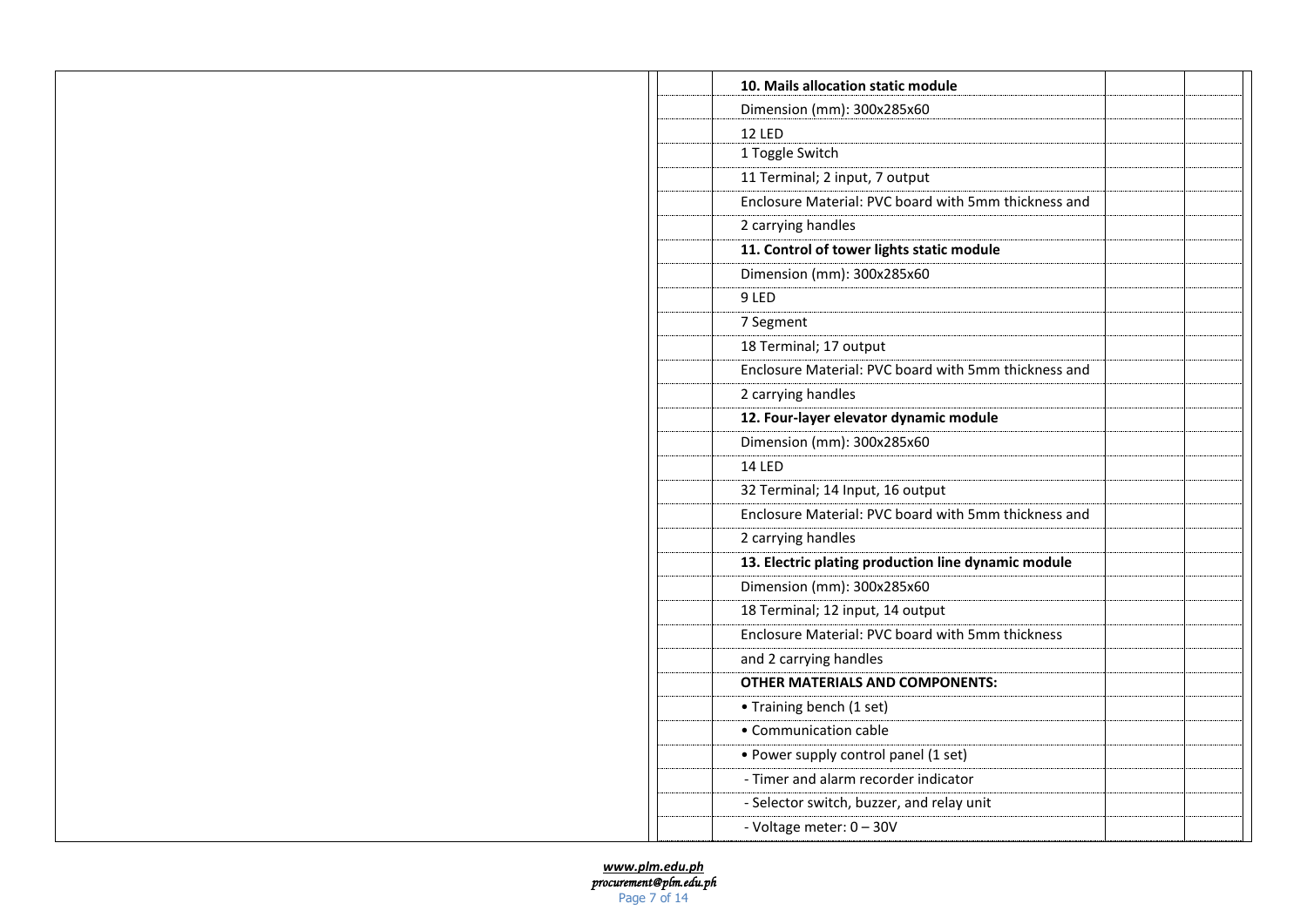| - Ammeter: $0 - 30$ mA                                                                                                                                                                                         |  |
|----------------------------------------------------------------------------------------------------------------------------------------------------------------------------------------------------------------|--|
| - Adjustable output 0 - ±10 V                                                                                                                                                                                  |  |
| - DC current: Adjustable output: 4 - 20 mA                                                                                                                                                                     |  |
| • Inverter module                                                                                                                                                                                              |  |
| • Module rack                                                                                                                                                                                                  |  |
| • Three-phase asynchronous motor                                                                                                                                                                               |  |
| <b>Additional training requirements:</b>                                                                                                                                                                       |  |
| * Must provide at least 3 days intensive training.                                                                                                                                                             |  |
| * Must provide at least 5 experiments.                                                                                                                                                                         |  |
| *Must provide training of advanced motor control using<br>Programmable Logic Controller with Variable Frequency<br><b>Drive</b>                                                                                |  |
| *Training must include LAD and FBD programming.                                                                                                                                                                |  |
| *Training must include the use of PLC subroutines                                                                                                                                                              |  |
| <b>Other Terms and Conditions:</b>                                                                                                                                                                             |  |
| • Equipment must be supplied with training manuals/<br>curriculum in English.                                                                                                                                  |  |
| .Bidder must be an Authorized Distributor/ Reseller of<br>the bid item/s & authorize to provide technical support<br>& must attach documents to support such claim.                                            |  |
| •Supplier shall provide technical personnel - Registered<br>Engineers to perform maintenance check of the<br>equipment if needed. Supplier confirms the availability<br>of manpower to perform such functions. |  |
| •Supplier should attach the list of manpower<br>requirements.                                                                                                                                                  |  |
| <b>With simulation SOFTWARES</b>                                                                                                                                                                               |  |
| <b>Technical Description:</b>                                                                                                                                                                                  |  |
| This software contains libraries and modules for:                                                                                                                                                              |  |
| Hydraulics, Pneumatics, components sizing-energy, bill                                                                                                                                                         |  |
| of material and report, catalogue manager,                                                                                                                                                                     |  |
| Manufacturers' catalogues, Control panels and 2D-3D                                                                                                                                                            |  |
| HMI, Teach ware-workflow, Didactic support, SFC<br>Compliers, Sequential function chart, Digital electronics,                                                                                                  |  |
| APISs/, Script language, PLC ladder logic, CAN bus, Block                                                                                                                                                      |  |

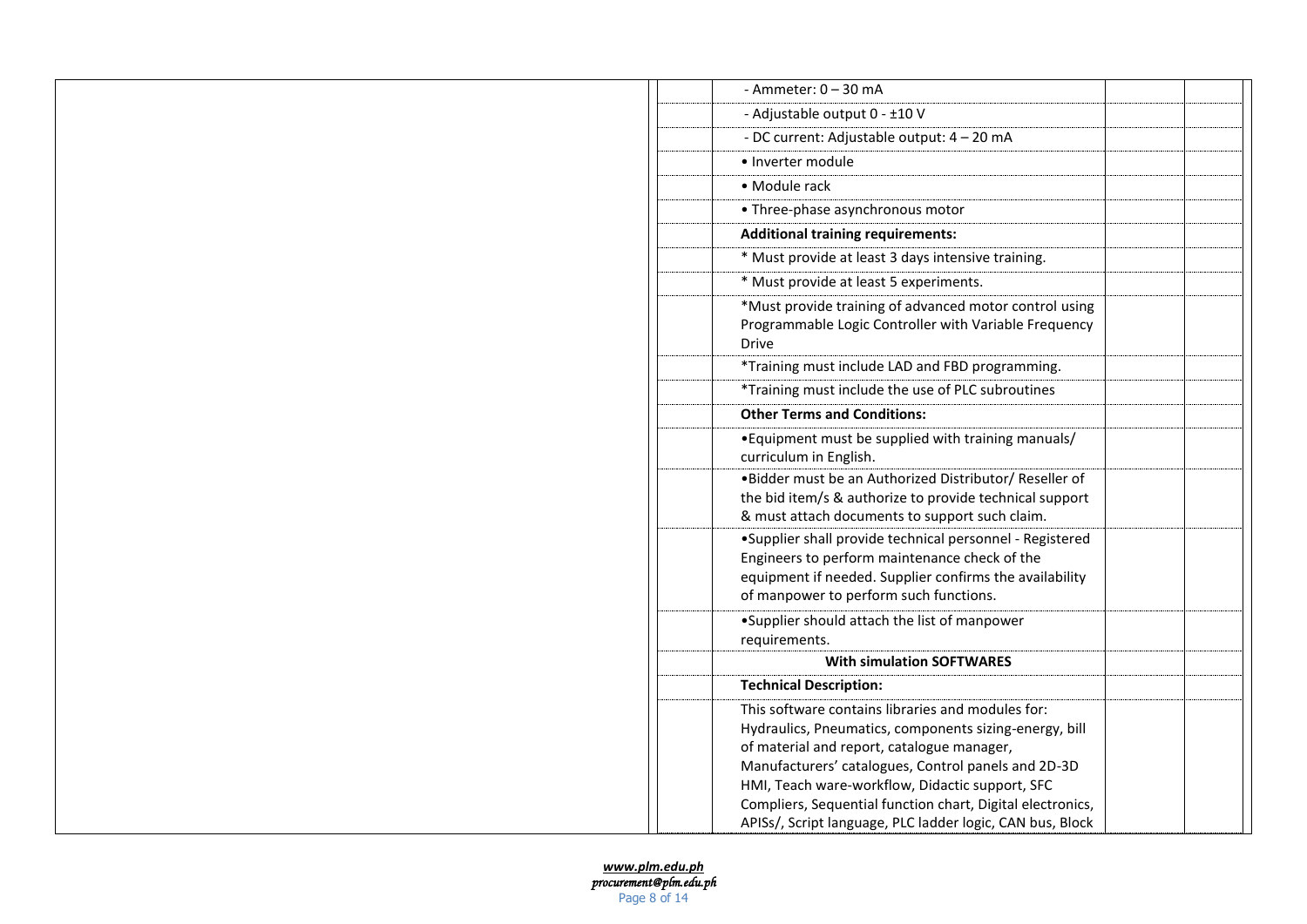| diagram-Math, Electrical Controls, Electro technical<br>One-line, Electro technical, Mechanical                                                                                                     |  |
|-----------------------------------------------------------------------------------------------------------------------------------------------------------------------------------------------------|--|
|                                                                                                                                                                                                     |  |
|                                                                                                                                                                                                     |  |
| <b>Specifications:</b>                                                                                                                                                                              |  |
| · Interactive lab exercise                                                                                                                                                                          |  |
| These exercises include simple schematic that can be<br>simulated and animated in order to be analyzed.<br>Teachers can also modify these exercises and create<br>ones                              |  |
| • Online remote Access Licensing                                                                                                                                                                    |  |
| You can prepare and simulate your courses and<br>homework from home, school or workplace                                                                                                            |  |
| • Teach ware                                                                                                                                                                                        |  |
| This software offers guides, lectures, animations and lab<br>notes for all levels of discipline                                                                                                     |  |
| • Workflow                                                                                                                                                                                          |  |
| Allows teachers to create and sequence content in<br>order to evaluate student's knowledge retention.                                                                                               |  |
| • Configuration tools                                                                                                                                                                               |  |
| Allows you to create and configure valves, cylinders,<br>motors etc. to obtain components which are graphically<br>compliant with your requirements and respectful of real<br>technical performance |  |
| • Create and customize your own symbols, libraries<br>and templates                                                                                                                                 |  |
| • Component sizing                                                                                                                                                                                  |  |
| Provides calculation worksheets specific to each<br>category of pneumatic, hydraulic and electrical<br>components which include calculation tool necessary<br>for component sizing.                 |  |
| • Adjustable component simulation parameters                                                                                                                                                        |  |
| This includes parameters such as applied loads,<br>dimensions angles, internal leakages, force, torque, etc.                                                                                        |  |
| • Dynamic, Realistic and Visual Simulation                                                                                                                                                          |  |

*[www.plm.edu.ph](http://www.plm.edu.ph/) procurement@plm.edu.ph*  Page 9 of 14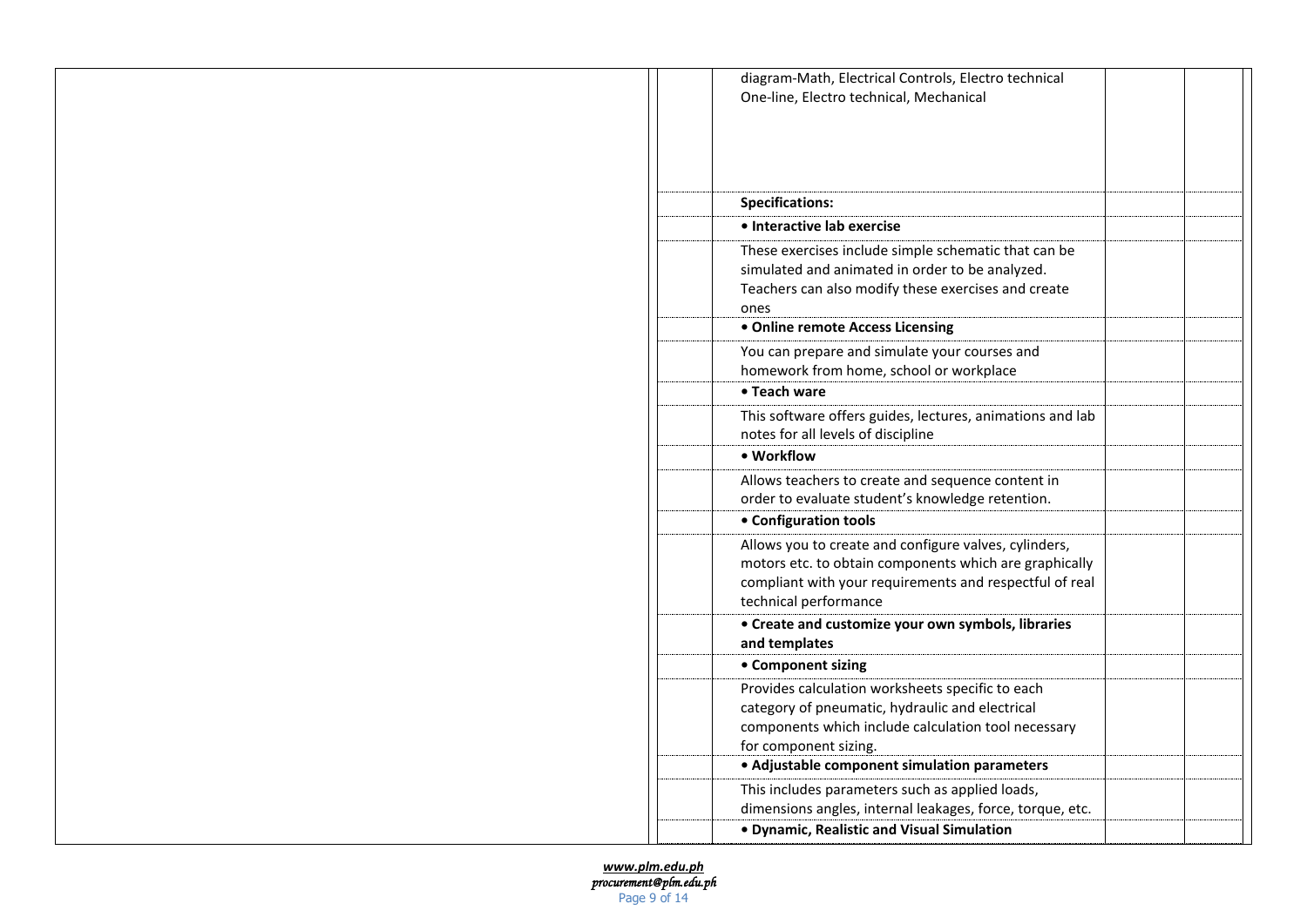| Accurately reproduce the system's behavior in a<br>dynamic and visual way. During simulation, components<br>are animated and lines and wires are color-coded<br>according to their state                                    |  |
|-----------------------------------------------------------------------------------------------------------------------------------------------------------------------------------------------------------------------------|--|
| • Virtual System                                                                                                                                                                                                            |  |
| Using the electrical, PLC libraries and SFC/GRAFCET<br>module, the student simply links sensors, switches,<br>lights, conveyors, etc., in order to make the virtual<br>systems operate according to teacher's instructions. |  |
| • 3D Editing and Animations                                                                                                                                                                                                 |  |
| Includes a 3D editor for creating and importing 3D parts<br>in STEP, STL and IGES. It is possible to visualize, simulate<br>and animate them simultaneously with the technologies<br>that drive the system                  |  |
| • Mechanical Links                                                                                                                                                                                                          |  |
| Mechanical bodies can be linked to fluid power<br>actuators to simulate and animate their effects.                                                                                                                          |  |
| • Cross-section Animation                                                                                                                                                                                                   |  |
| Users can build cross-section animated views and link<br>them to the simulation results in order to produce<br>synchronized animations.                                                                                     |  |
| • System behavior analysis                                                                                                                                                                                                  |  |
| You can monitor and visualize simulation variables<br>during simulation                                                                                                                                                     |  |
| <b>• Troubleshooting Modules</b>                                                                                                                                                                                            |  |
| • Circuit Modification during Simulation                                                                                                                                                                                    |  |
| Provides tools for disconnecting wires and pipes during<br>simulation to isolate parts of a circuits, perform<br>measurements and repair or replace components to fix<br>suspected failures.                                |  |
| • Diagnostic Tools                                                                                                                                                                                                          |  |
| Provides extensive diagnostic tools allowing to detect<br>inconsistencies or errors such as non-compliance with<br>ISO standards, free connectors, redundant or<br>overlapping lines, etc.                                  |  |
| • Interfaces to programmable logic controllers and<br>equipment                                                                                                                                                             |  |

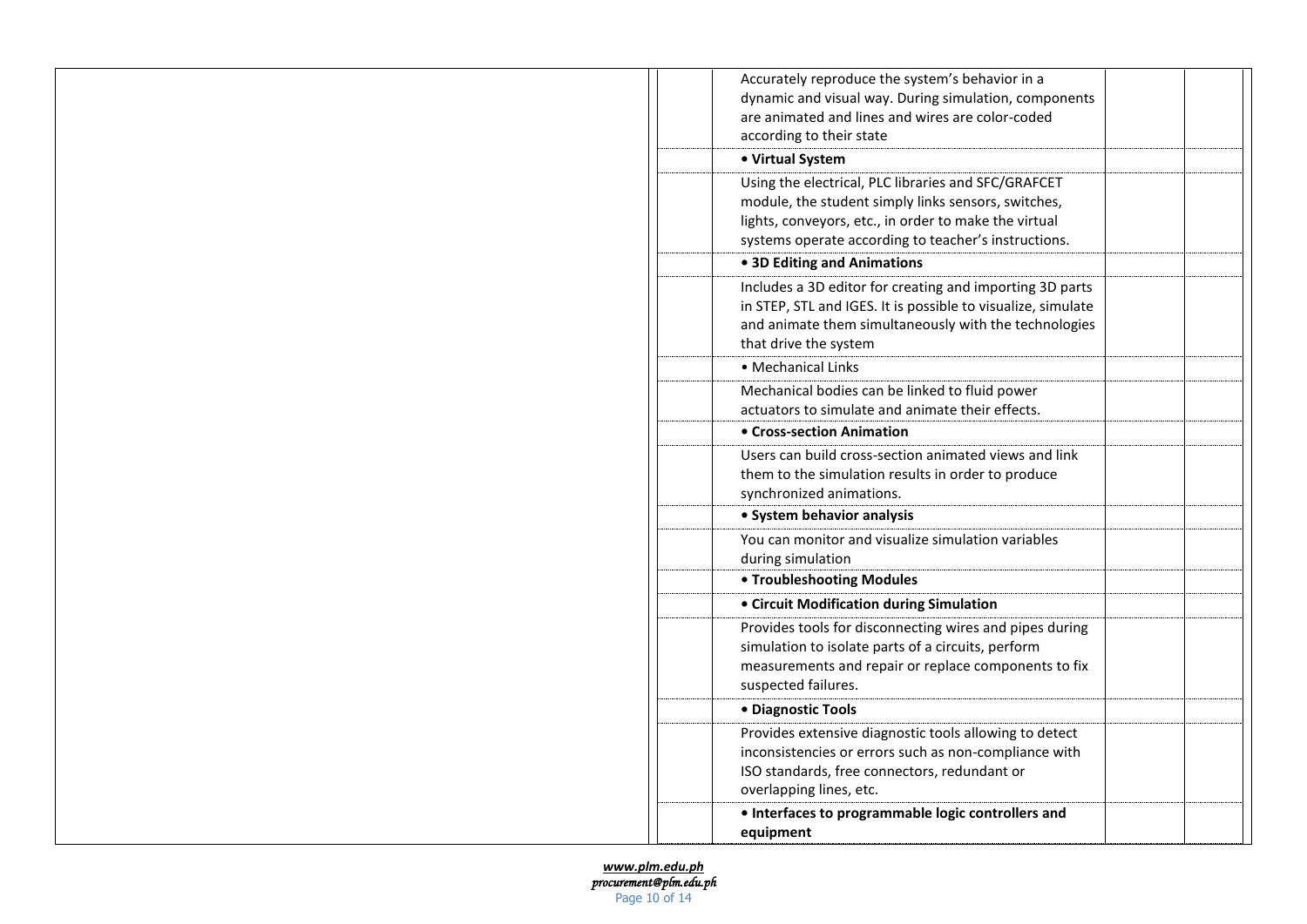| • Manufacturers' Catalogues                                                                                                                                                                                                  |  |
|------------------------------------------------------------------------------------------------------------------------------------------------------------------------------------------------------------------------------|--|
| Offering teachers and students an extensive library with<br>thousands of preconfigured components that reproduce<br>real world functions                                                                                     |  |
| • CAN Bus Links to Operate Virtual Machines                                                                                                                                                                                  |  |
| • PLC Export                                                                                                                                                                                                                 |  |
| • Block Diagram                                                                                                                                                                                                              |  |
| It is possible to create a graphical environment for<br>component and system modeling using predefined<br>function blocks. It can also be used to create and test<br>complete control loops.<br>• Sequential function charts |  |
| • HMI and Control Panels                                                                                                                                                                                                     |  |
| User can easily create animated shapes that reproduce<br>the behavior of the equipment they represent.                                                                                                                       |  |
| • Electrical Controls                                                                                                                                                                                                        |  |
| Interacts with all components from other libraries so as<br>to create electrically controlled systems.                                                                                                                       |  |
| • Electro technical                                                                                                                                                                                                          |  |
| Offers wide array of components to create AC and DC<br>electrical circuits, from basic to advanced uses. It<br>supports IEC and NEMA standards. Motor soft starters<br>and VFD's are available.                              |  |
| • Electro technical One-line                                                                                                                                                                                                 |  |
| Enables the design of diagrams for all voltage levels in a<br>typical one-line representation of networks for power<br>generation, transmission and distribution.                                                            |  |
| · Digital Electronics                                                                                                                                                                                                        |  |
| Includes standard devices such as inverters, logic gates,<br>flip-flop, counters, shift registers, comparators,<br>switches, LEDs, 7-bar display, decoders, multiplexers,<br>etc.                                            |  |
| • Programmable logic controller                                                                                                                                                                                              |  |
| Offers PLC logic libraries for different brands of PLC                                                                                                                                                                       |  |
| • Pneumatics                                                                                                                                                                                                                 |  |

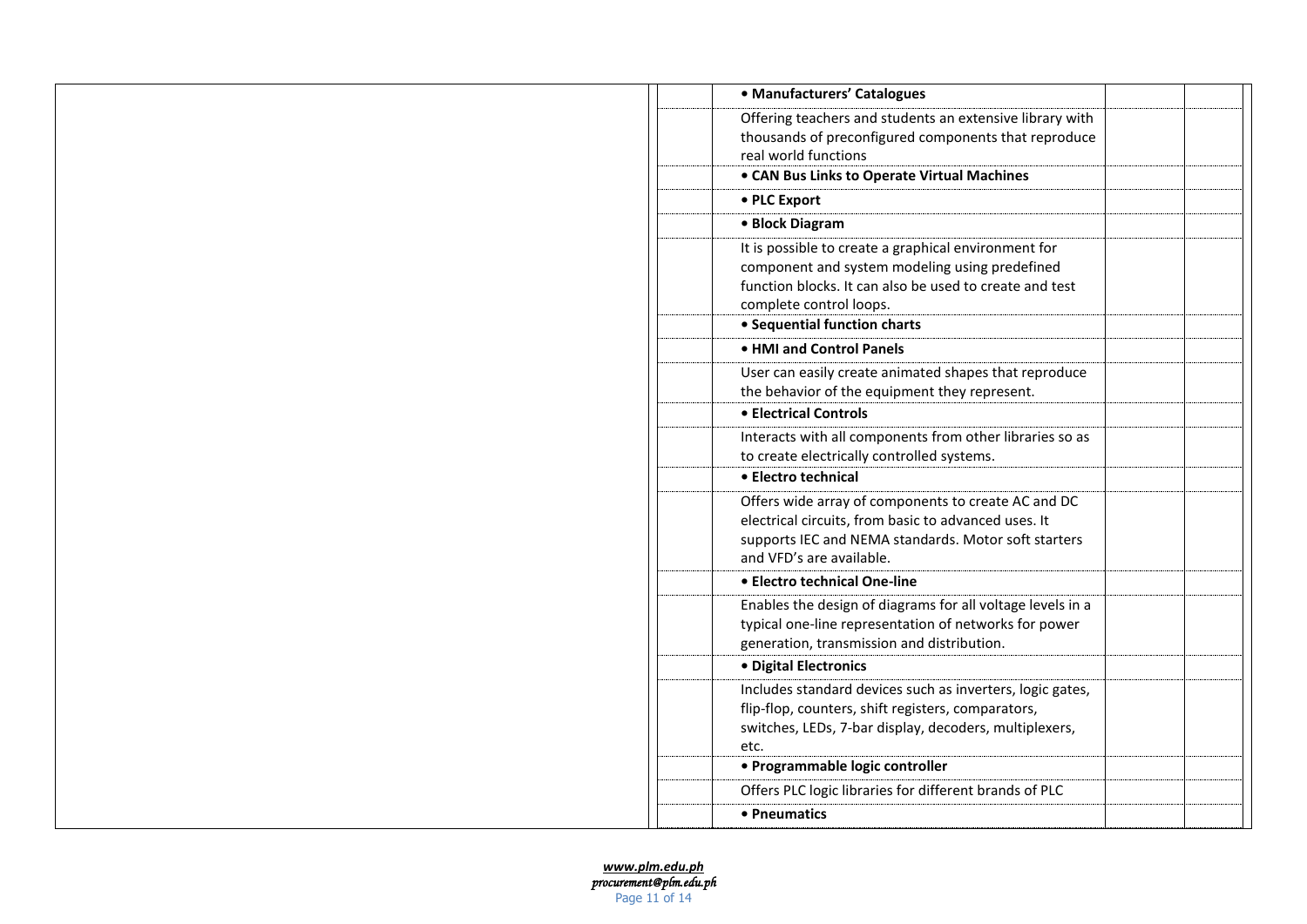|   | Includes all the symbols necessary to create pneumatic, |                |      |
|---|---------------------------------------------------------|----------------|------|
|   | electro pneumatic and logic systems.                    |                |      |
|   | • Hydraulics                                            |                |      |
|   | Offers all component symbols required to create mobile  |                |      |
|   | and industrial hydraulic systems and functions.         |                |      |
|   | <b>Libraries:</b>                                       |                |      |
|   | • Hydraulic                                             |                |      |
|   | • Proportional Hydraulic                                |                |      |
|   | • Pneumatic                                             |                |      |
|   | • Proportional Pneumatic                                |                |      |
|   | • Drive & Transmission Elements                         |                |      |
|   | • Environment & Control                                 |                |      |
|   | • Electrical Control (JIC Standard)                     |                |      |
|   | • Electrical Control (IEC Standard)                     |                |      |
|   | · Digital Electronics                                   |                |      |
|   | • Ladder for Allen-Bradley PLC                          |                |      |
|   | • Ladder (IEC Standard)                                 |                |      |
|   | • Ladder for Siemens PLC                                |                |      |
|   | • Ladder for LS Electric PLC                            |                |      |
|   | • Electrotechnical IEC                                  |                |      |
|   | • Electrotechnical NEMA                                 |                |      |
|   | · Electrotechnical One-Line (IEC)                       |                |      |
|   | • Blocks                                                |                |      |
|   | • HMI & Control Panels                                  |                |      |
| 9 | Microcontrollers (Embedded System)                      | $\overline{2}$ | sets |
|   | SPECIFICATION                                           |                |      |
|   | 1. PIC16F887 chip x 1                                   |                |      |
|   | (1) 40 pins(35 input/output pins)                       |                |      |
|   | (2) 368 bytes RAM memory                                |                |      |
|   | (3) Nano Watt Technology                                |                |      |
|   | (4) (4) 10-Bit Analog-to-Digital (A/D) Converter        |                |      |
|   | (5) Operating Frequency (0~20MHz)                       |                |      |
|   | 2. UART to USB Interface x 1                            |                |      |

*[www.plm.edu.ph](http://www.plm.edu.ph/) procurement@plm.edu.ph*  Page 12 of 14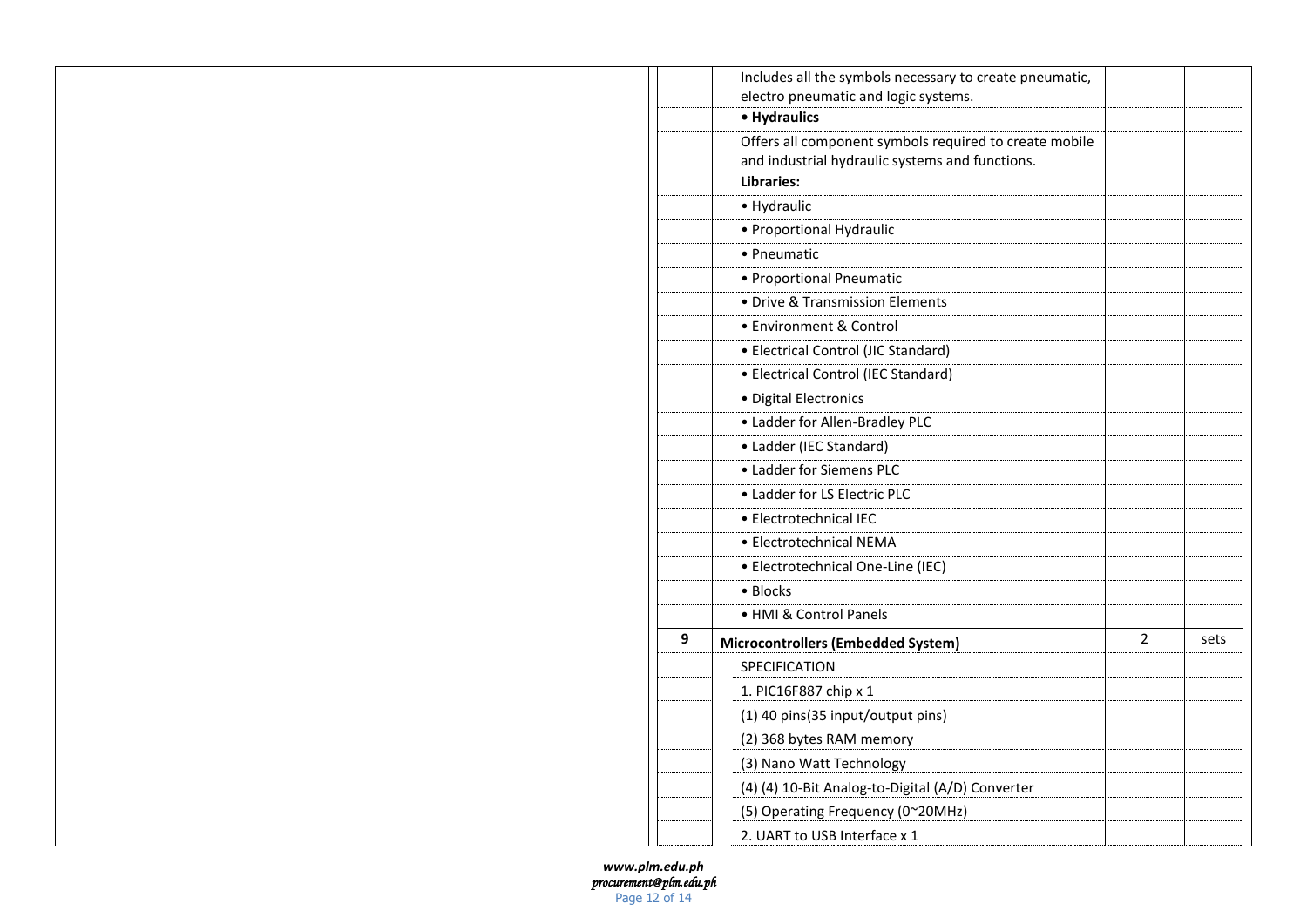|                                                                                                                                                                                         |                                                                                                                                                                                             | 3. EEPROM 64Kbits x 1                             |  |  |
|-----------------------------------------------------------------------------------------------------------------------------------------------------------------------------------------|---------------------------------------------------------------------------------------------------------------------------------------------------------------------------------------------|---------------------------------------------------|--|--|
|                                                                                                                                                                                         |                                                                                                                                                                                             | 4. 20 x 2 character LCD x 1                       |  |  |
|                                                                                                                                                                                         |                                                                                                                                                                                             | 5. 4-digit 7-segment display x 1                  |  |  |
|                                                                                                                                                                                         |                                                                                                                                                                                             | 6. Capacitive sensing button x 1                  |  |  |
|                                                                                                                                                                                         |                                                                                                                                                                                             | 7. LED x 11                                       |  |  |
|                                                                                                                                                                                         |                                                                                                                                                                                             | 8.8 x 8 multicolor dot matrix LED display x 1     |  |  |
|                                                                                                                                                                                         |                                                                                                                                                                                             | 9. Buzzer and status LED x 1                      |  |  |
|                                                                                                                                                                                         |                                                                                                                                                                                             | 10. 5K variable resistor x 1                      |  |  |
|                                                                                                                                                                                         |                                                                                                                                                                                             | 11. AD590 temperature sensor x 1                  |  |  |
|                                                                                                                                                                                         |                                                                                                                                                                                             | 12. Stepping motor and status LED 7.5 degrees x 1 |  |  |
|                                                                                                                                                                                         |                                                                                                                                                                                             | 13. 10 x 2 extend socket x 2                      |  |  |
|                                                                                                                                                                                         |                                                                                                                                                                                             | 14. Slide switch x 8                              |  |  |
|                                                                                                                                                                                         |                                                                                                                                                                                             | 15.4 x 4 matrix keypad x 1                        |  |  |
|                                                                                                                                                                                         |                                                                                                                                                                                             | 16. Built-in power supply:                        |  |  |
|                                                                                                                                                                                         |                                                                                                                                                                                             | Input: 100~240VAC, 50/60Hz, 0.65A                 |  |  |
|                                                                                                                                                                                         |                                                                                                                                                                                             | Output: 12V/1.2A, 5V/2.1A, 3.3V/1A                |  |  |
|                                                                                                                                                                                         |                                                                                                                                                                                             | Laptop                                            |  |  |
|                                                                                                                                                                                         |                                                                                                                                                                                             | DEMONSTRATION/TESTING/TRAINING                    |  |  |
| 1. Scope of Bid                                                                                                                                                                         | 1.                                                                                                                                                                                          | Scope of Bid                                      |  |  |
| The Procuring Entity, Pamantasan ng Lungsod ng Maynila wishes to receive Bids<br>for the Technical and Scientific Equipment with identification number 2021-G-<br>24.                   | The Procuring Entity, Pamantasan ng Lungsod ng Maynila wishes to receive Bids for<br>the Technical and Scientific Equipment with identification number 2021-G-24.                           |                                                   |  |  |
| The Procurement Project (referred to herein as "Project") is composed of Eleven<br>(11) Separate Lots, the details of which are described in Section VII (Technical<br>Specifications). | The Procurement Project (referred to herein as "Project") is composed of <u>Nine (9)</u><br>Separate Lots, the details of which are described in Section VII (Technical<br>Specifications). |                                                   |  |  |